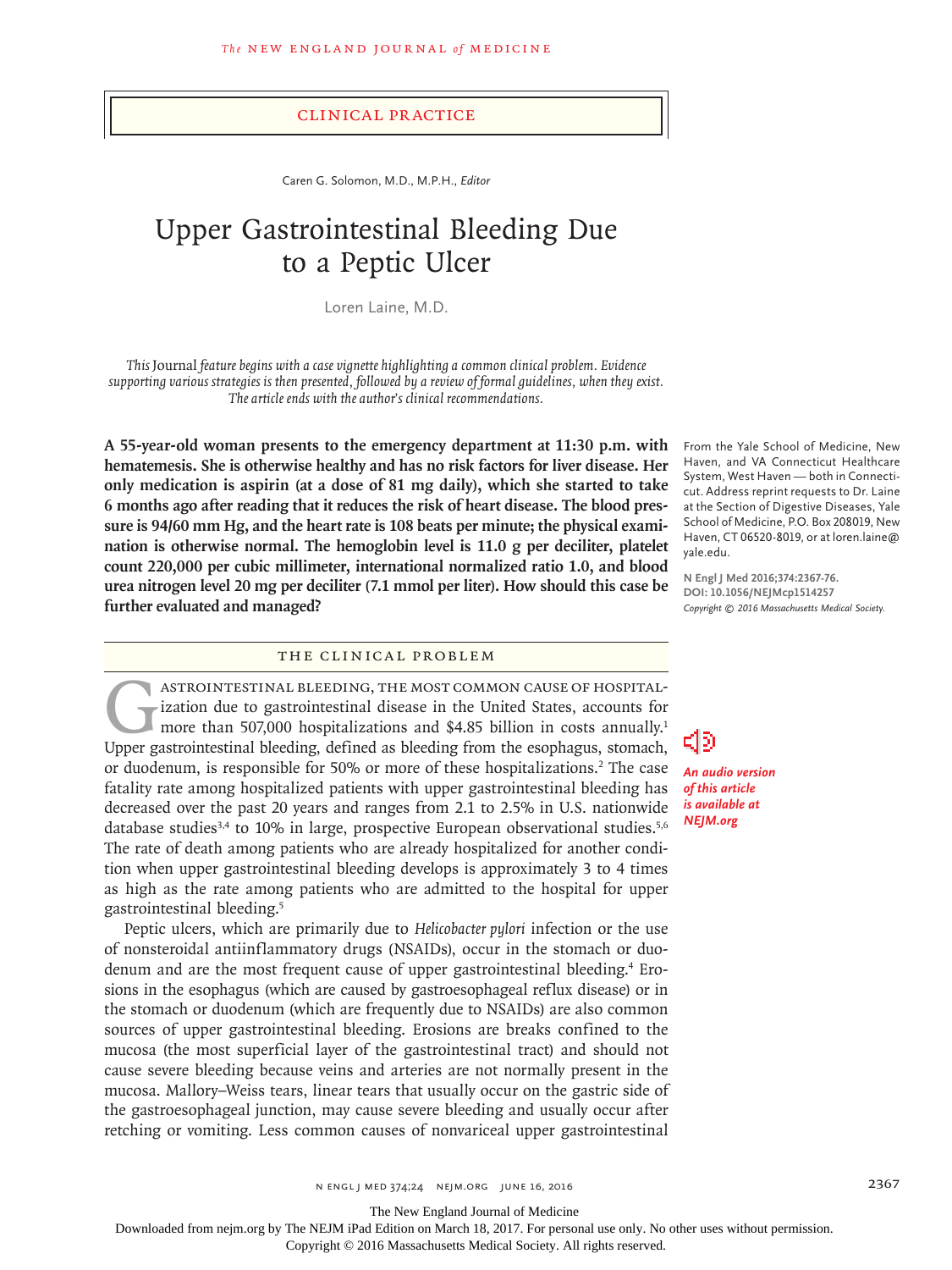#### **Key Clinical Points**

## **Upper Gastrointestinal Bleeding**

- Gastrointestinal bleeding is the most common cause of hospitalization due to gastrointestinal disease in the United States.
- Peptic ulcers, primarily due to *Helicobacter pylori* infection and the use of nonsteroidal antiinflammatory drugs (NSAIDs), are the most common cause of upper gastrointestinal bleeding.
- In patients with upper gastrointestinal bleeding, tachycardia (heart rate, ≥100 beats per minute), hypotension (systolic blood pressure, ≤100 mm Hg), age older than 60 years, and major coexisting conditions are associated with increased risks of further bleeding and death.
- Patients with bleeding ulcers due to *H. pylori* infection should receive treatment for this infection and, after eradication is confirmed, discontinue antisecretory medications.
- Patients with bleeding ulcers due to NSAIDs other than low-dose aspirin should discontinue NSAIDs; if NSAIDs must be resumed, a cyclooxygenase-2 (COX-2)–selective NSAID plus a proton-pump inhibitor should be used.
- Patients with bleeding ulcers due to low-dose aspirin taken for secondary cardiovascular prevention should resume the use of aspirin within 1 to 7 days after bleeding stops.

bleeding include neoplasms, vascular ectasias (including gastric antral vascular ectasias), Dieulafoy's lesions (aberrant vessels in the mucosa), bleeding from the bile duct or pancreatic duct, and aortoenteric fistulas. The proportion of upper gastrointestinal bleeding that is attributable to varices varies widely, from 1.9% to more than 30%,4,6 depending on the characteristics of the patient population (e.g., the prevalence of injection-drug or alcohol use and the country of origin). This article, which considers only nonvariceal upper gastrointestinal bleeding, focuses on ulcer bleeding.

## Strategies and Evidence

#### **Initial Assessment**

At the initial encounter with a patient, risk assessment is performed to determine the severity of upper gastrointestinal bleeding according to vital signs and patient factors. Tachycardia (heart rate ≥100 beats per minute), hypotension (systolic blood pressure ≤100 mm Hg), age older than 60 years, and major coexisting conditions are associated with an increased risk of further bleeding and death.<sup>7</sup>

Risk-assessment tools are available and are useful in identifying patients at very low risk. For example, discharge from the emergency department followed by outpatient care has been suggested for patients with a Glasgow–Blatchford score of 0, 0 to 1, or, in patients who are younger than 70 years of age, 0 to 2 (on a scale of 0 to 23, with higher scores indicating higher risk)

when hospitalized, less than 1% of such patients require intervention and less than 0.5% die.10

Hemoglobin levels should be monitored; however, unlike blood pressure and heart rate, they are a poor initial indicator of the severity of upper gastrointestinal bleeding. Because patients bleed whole blood, the hemoglobin level does not drop immediately but takes hours to equilibrate as the intravascular volume is replenished with intravenous and interstitial fluid.

### **Initial Therapy before Endoscopy**

Transfusion of red cells is generally recommended when the hemoglobin level decreases below 7 g per deciliter. A randomized trial showed lower rates of death (the primary outcome), rebleeding, and adverse events with a transfusion threshold of 7 g per deciliter than with a transfusion threshold of 9 g per deciliter.<sup>12</sup> For patients in hemodynamically stable condition who have preexisting cardiovascular disease, guidelines recommend transfusion at a hemoglobin level of less than 8 g per deciliter or in patients with symptoms. These guidelines are based on randomized trials that primarily involved patients without gastrointestinal bleeding who had undergone surgery.<sup>13</sup> In patients with hypotension due to severe upper gastrointestinal bleeding, transfusion before the hemoglobin level decreases below 7 g per deciliter is reasonable to prevent the decreases to levels well below 7 g per deciliter that will occur with fluid resuscitation alone.

(Table 1).8-11 A prospective study showed that tered to patients with upper gastrointestinal A meta-analysis of six randomized trials showed that a proton-pump inhibitor adminis-

The New England Journal of Medicine

Downloaded from nejm.org by The NEJM iPad Edition on March 18, 2017. For personal use only. No other uses without permission.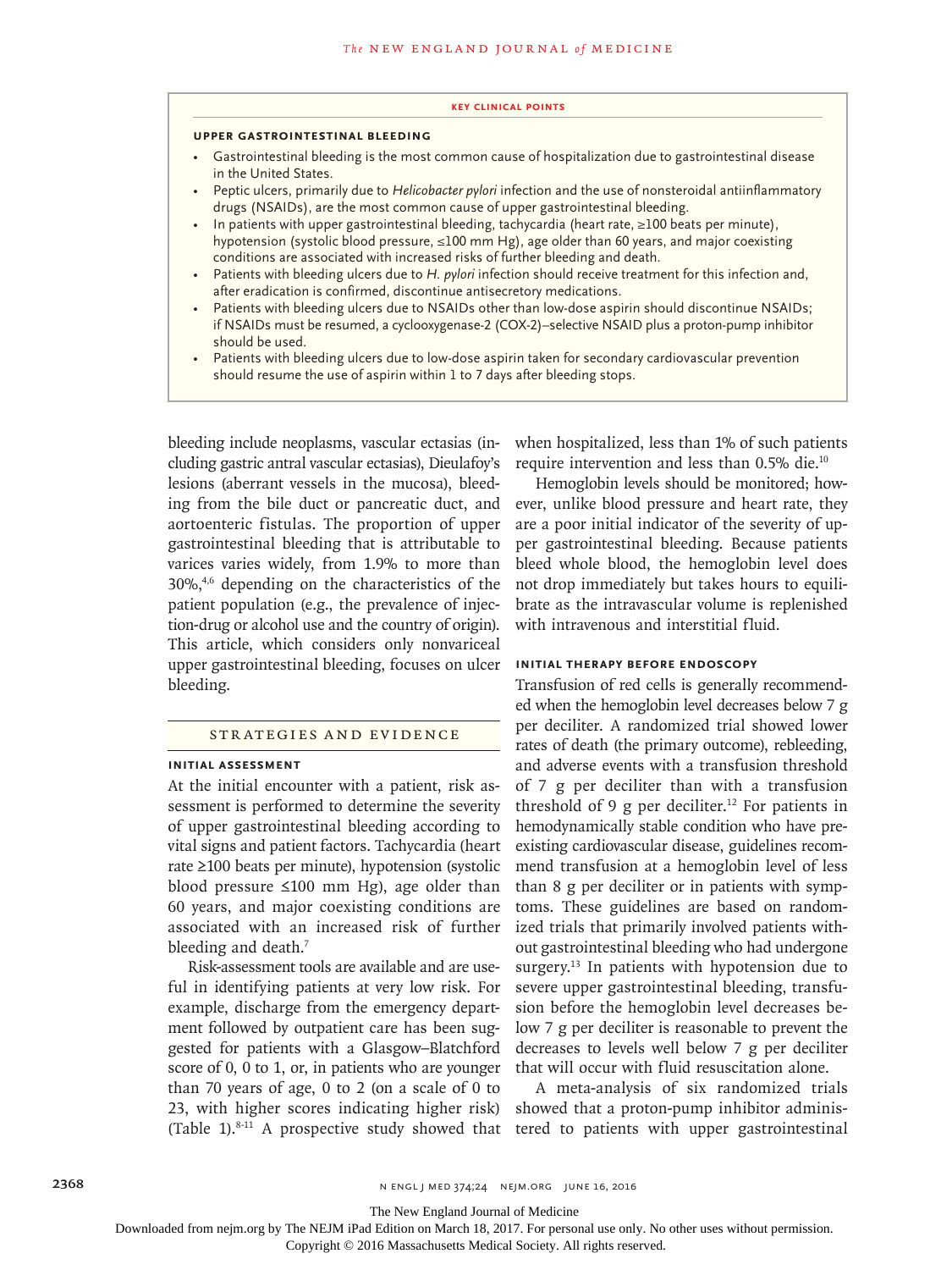bleeding soon after presentation did not significantly reduce the risks of further bleeding, surgery, or death. The use of this therapy was associated with a decrease in the frequency of high-risk endoscopic findings (active bleeding, a nonbleeding visible vessel, or an adherent clot) and the need for endoscopic therapy.14 Although they are based on the same data, guidelines vary substantively regarding the use of proton-pump inhibitors before endoscopy. Some recommend high-dose intravenous proton-pump inhibitors, $11,15$ others indicate that proton-pump inhibitors "may be considered,"8,16 and still others recommend that clinicians not administer proton-pump inhibitors.<sup>17</sup>

Erythromycin (at a dose of 250 mg intravenously 30 minutes before endoscopy) increases gastric motility and improves visualization of the gastric mucosa at endoscopy. A meta-analysis of four randomized trials showed that the use of erythromycin decreased the need for blood transfusion and repeat endoscopy.<sup>18</sup>

# **Use of a Nasogastric Tube**

A nasogastric tube is not required in patients with upper gastrointestinal bleeding.<sup>8</sup> Observational evidence does not suggest a clinical benefit. Standard-bore nasogastric tubes probably do not allow sufficient clearance of clots to substantially improve visualization of the gastric mucosa at endoscopy.

## **Endoscopy**

Most patients who are hospitalized with upper gastrointestinal bleeding should undergo endoscopy within 24 hours, after appropriate resuscitation and transfusion, as needed, to a hemoglobin level greater than 7 g per deciliter. In some observational studies, prompt endoscopy, as compared with endoscopy after 24 hours, has been associated with reductions in the need for surgery, length of hospitalization, and mortality.8,11,16,17,19,20

Most patients with a low clinical risk (normal blood pressure and heart rate and no major coexisting conditions) should undergo endoscopy as soon as possible during routine clinical hours. Approximately 40 to 45% of patients who undergo endoscopy within 2 to 6 hours have low-risk endoscopic findings that allow discharge, thereby reducing costs.<sup>21,22</sup> An observational study and a subgroup analysis of a ran-

| Table 1. Glasgow-Blatchford Score.*                                                  |                |
|--------------------------------------------------------------------------------------|----------------|
| <b>Values at Admission</b>                                                           | <b>Points</b>  |
| Blood urea nitrogen - mg/dl                                                          |                |
| < 18.2                                                                               | 0              |
| 18.2 to <22.4                                                                        | 2              |
| 22.4 to <28.0                                                                        | 3              |
| 28.0 to <70.0                                                                        | 4              |
| >70.0                                                                                | 6              |
| Hemoglobin $-$ g/dl                                                                  |                |
| ≥13.0 (men); ≥12.0 (women)                                                           | 0              |
| 12.0 to <13.0 (men); 10.0 to <12.0 (women)                                           | 1              |
| 10.0 to <12.0 (men)                                                                  | 3              |
| <10.0 (men and women)                                                                | 6              |
| Systolic blood pressure - mm Hg                                                      |                |
| $>110$                                                                               | $\Omega$       |
| 100-109                                                                              | 1              |
| $90 - 99$                                                                            | $\overline{2}$ |
| <90                                                                                  | 3              |
| Heart rate - beats/min                                                               |                |
| < 100                                                                                | 0              |
| $\geq$ 100                                                                           | 1              |
| Other variables                                                                      |                |
| Melena                                                                               | 1              |
| Syncope                                                                              | $\overline{2}$ |
| Hepatic disease according to history or clinical and laboratory<br>evidence          | $\overline{2}$ |
| Cardiac failure according to history or clinical and echocardio-<br>graphic evidence | $\overline{2}$ |

\* Glasgow–Blatchford scores range from 0 to 23, with higher scores indicating higher risk. Positive predictive values were calculated in a study by Laursen et al.<sup>10</sup> Among 2305 patients presenting to a hospital with upper gastrointestinal bleeding, 313 (14%) had a score of 0 (positive predictive value, 99.0%), 562 (24%) had a score of 0 or 1 (positive predictive value, 98.8%), and 588 (26%) had a score of 0 to 2 and were younger than 70 years of age (positive predictive value, 99.0%). To convert the values for blood urea nitrogen to millimoles per liter, multiply by 0.357.

domized trial suggest that endoscopy within 12 to 13 hours in patients with high clinical risk (Glasgow–Blatchford score ≥12, bloody nasogastric aspirate, hypotension, and tachycardia) may be associated with improved outcomes.<sup>8,23,24</sup>

Endoscopic features of ulcers are key in predicting risk and determining management strategies (Fig. 1). Rates of further bleeding are highest among patients with active bleeding and nonbleeding visible vessels. If endoscopic treatment is not provided, serious further bleeding

The New England Journal of Medicine

Downloaded from nejm.org by The NEJM iPad Edition on March 18, 2017. For personal use only. No other uses without permission.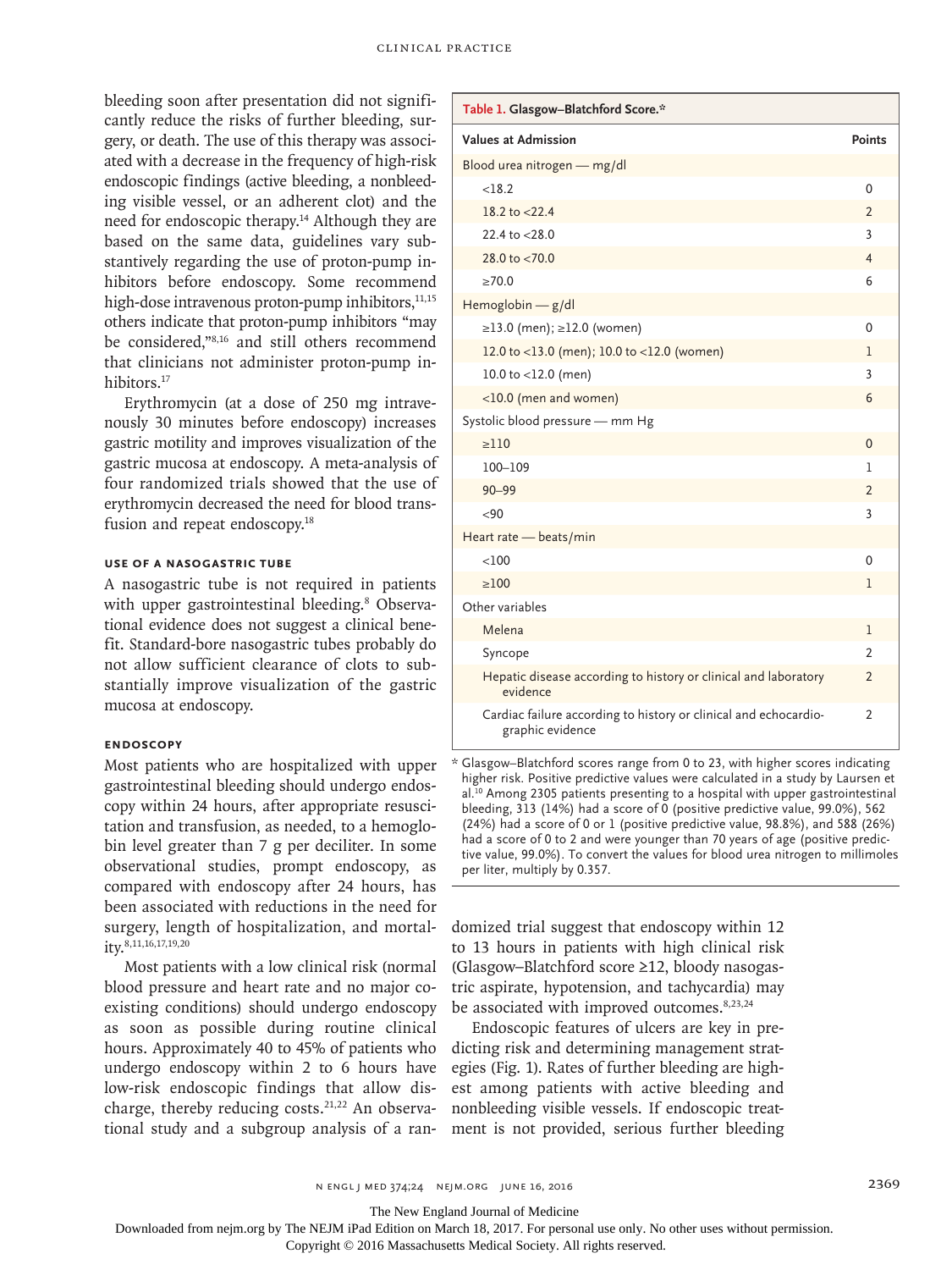

occurs in approximately 25% of patients with actively oozing hemorrhage, approximately 35% with nonbleeding visible vessels, and more than 60% with actively spurting hemorrhage.8,25 An adherent clot is also a high-risk endoscopic finding, although randomized trials show that rates of rebleeding without endoscopic therapy vary widely, from 0 to  $35\%$ .<sup>26</sup> Flat, pigmented spots and clean-base ulcers, which are detected at endoscopy in approximately 70% of patients with ulcer bleeding, $^{27}$  are associated with low rates of serious rebleeding (5.6% and 0.5%, respectively, in a pooled analysis). $25$ 

Endoscopic therapy with injection (e.g., of epinephrine or alcohol), thermal devices (such as bipolar electrocoagulation probes or heater probes), or clips (Fig. 2) is performed in patients who have ulcers with active bleeding or a nonbleeding visible vessel. A meta-analysis of randomized trials revealed absolute risk reductions in further bleeding of 58 percentage points among patients with active bleeding and 20 percentage points among patients with nonbleeding visible vessels.<sup>26</sup> Endoscopic therapy may be considered for ulcers with adherent clots, for which randomized trials show heterogeneous results.26

If bleeding recurs, endoscopic therapy should be repeated. A randomized trial involving patients with rebleeding after endoscopic therapy showed that surgery was avoided in 73% of cases and adverse events were significantly less common with endoscopic therapy than with surgical therapy.<sup>28</sup> Transcatheter arterial embolization or surgery is performed if repeat endoscopic therapy fails. Complications of bleeding or perforation occur in approximately 0.5% of patients who undergo endoscopic therapy.<sup>26</sup> Endoscopic therapy also may be used for vascular ectasias, Dieulafoy's lesions, neoplasms, and actively bleeding Mallory–Weiss tears.11

In patients with ulcers or erosions, biopsy specimens should be obtained from lesion-free areas of the gastric body and antral mucosa for assessment of *H. pylori* infection.<sup>8,11</sup> A pooled analysis indicated that such testing has 83% sensitivity and 100% specificity for *H. pylori*. 29 If this testing is negative for *H. pylori*, subsequent retesting (e.g., with a stool test or breath test)

The New England Journal of Medicine

Downloaded from nejm.org by The NEJM iPad Edition on March 18, 2017. For personal use only. No other uses without permission.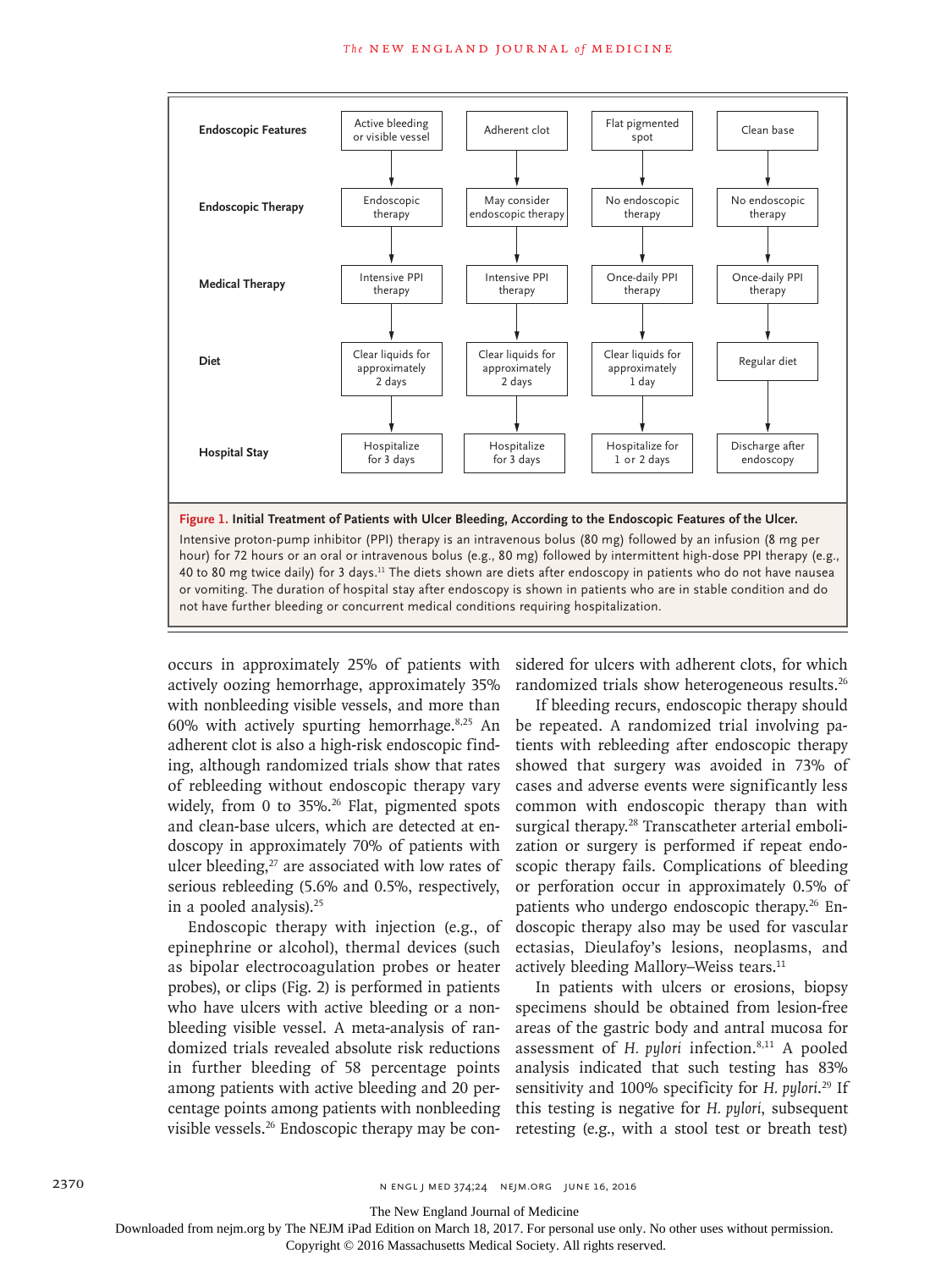has been recommended because some observational studies suggest decreased sensitivity of testing during acute upper gastrointestinal bleeding.<sup>11,16,29</sup>

## **Care after Endoscopy**

Guidelines recommend that patients with ulcers and high-risk endoscopic findings receive an intravenous proton-pump inhibitor bolus (at a dose of 80 mg) followed by a continuous infusion (8 mg per hour) for 72 hours. $8,11,16$  A metaanalysis of randomized trials showed that this strategy, as compared with endoscopic therapy alone, significantly reduced risks of further bleeding, the need for surgery, and mortality.<sup>26</sup> However, a recent meta-analysis showed that intermittent oral or intravenous proton-pump inhibitor therapy resulted in outcomes that were noninferior to those after continuous infusion $30$ ; this suggests that intermittent proton-pump inhibitor may be used in place of continuous infusion.<sup>11</sup> The most appropriate intermittent dosing is not known, but an initial oral or intravenous bolus of 80 mg followed by 40 to 80 mg twice daily for 72 hours has been suggested.<sup>11</sup>

Early studies suggested that rebleeding was uncommon more than 3 days after endoscopy, so patients who present with ulcers and high-risk endoscopic findings typically are hospitalized for 3 days after endoscopy if they have no further bleeding and no other reasons for hospitalization. However, in a systematic review of five randomized trials in which patients received endoscopic therapy and infusion of high-dose proton-pump inhibitors, among patients who had rebleeding (overall rate, 11% over 30 days), rebleeding occurred after 3 days in 44% of patients and after 7 days in  $24\%$ .<sup>31</sup> Nevertheless, anticipation that a small number of patients may have rebleeding in the coming weeks does not justify hospitalization for more than 3 days in patients who are in stable condition and do not have other medical problems. Patients should be informed about symptoms of recurrent upper gastrointestinal bleeding and the need to return to the emergency department if any occur.

After discharge, patients who presented with high-risk endoscopic findings and clinical factors (hemodynamic instability, older age, or a major coexisting condition) should receive twicedaily proton-pump inhibitor therapy for 2 weeks, followed by a proton-pump inhibitor once daily.



**Figure 2. Endoscopic Hemostatic Therapies.**

Panel A shows an injection catheter with the retractable needle extruded and the needle placed into the base of the ulcer next to the visible vessel. The visible vessel marks the site from which the ulcer bled and is associated with a high risk of recurrent bleeding. Panel B shows a thermal probe being applied to the visible vessel in the ulcer base. Panel C shows closed clips on either side of the visible vessel in the ulcer base and an open clip over the visible vessel. The open clip is about to be closed on the visible vessel.

The New England Journal of Medicine

Downloaded from nejm.org by The NEJM iPad Edition on March 18, 2017. For personal use only. No other uses without permission.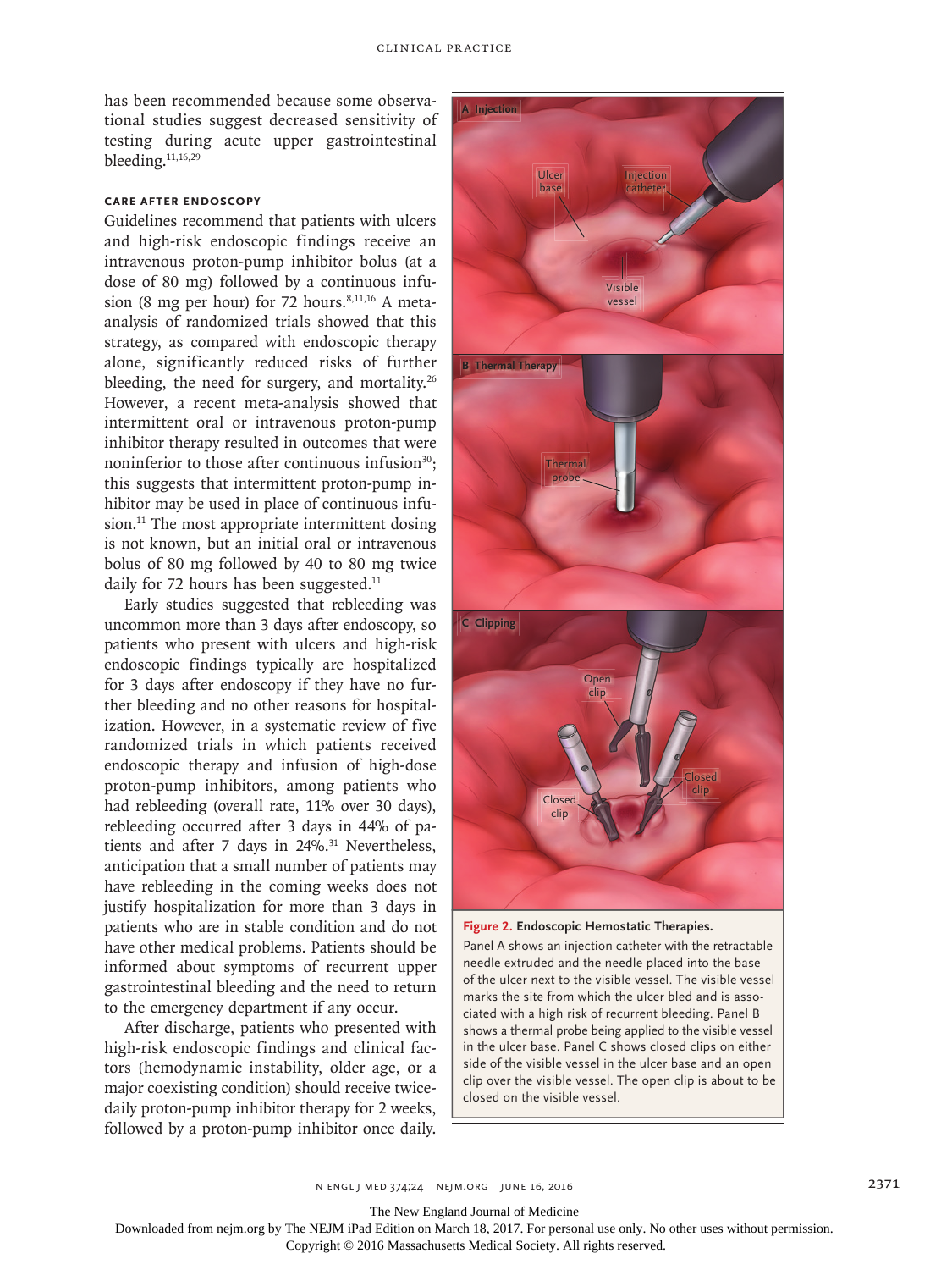A trial compared once-daily with twice-daily proton-pump inhibitor dosing for 11 days (followed in both groups by 2 weeks of treatment with a proton-pump inhibitor once daily) in highrisk patients who had undergone infusion of a proton-pump inhibitor for 3 days.<sup>32</sup> This trial showed a significantly lower rate of ulcer rebleeding with twice-daily therapy than with oncedaily therapy (11% vs. 29%).

Patients with low-risk clinical features (a normal heart rate and blood pressure and no major coexisting conditions), low-risk endoscopic findings (clean-base ulcers, erosions, or nonbleeding Mallory–Weiss tears), and outpatient support can be discharged home after endoscopy, and a regular diet can be resumed<sup>33</sup> (Fig. 1). Once-daily proton-pump inhibitor therapy is recommended in patients with erosions or ulcers without highrisk endoscopic features.16

# **Prevention of Recurrent Ulcer Bleeding**

Rebleeding is common after ulcer healing if strategies to prevent recurrence are not used. For example, a systematic review of studies with a 12-month follow-up showed a 26% rebleeding rate among patients with *H. pylori*–associated bleeding ulcers who did not receive treatment for *H. pylori* infection.34

Strategies to prevent recurrent ulcer bleeding depend on the cause of the ulcer. The three major causes are *H. pylori* infection, the use of NSAIDs (including aspirin), and an idiopathic cause (Fig. 3).

#### *H. pylori* **Infection**

Patients with *H. pylori* infection should receive therapy to eradicate the bacteria. A meta-analysis of randomized trials of such therapy showed significantly less rebleeding in patients who received this therapy than in patients who did not receive treatment for *H. pylori* infection and in those who received maintenance antisecretory therapy.34

Eradication of *H. pylori* should be confirmed after therapy with a breath test, a stool test, or, if repeat endoscopy is performed for another reason, gastric biopsy. Patients must not receive bismuth or antibiotics for at least 4 weeks and should not receive proton-pump inhibitors for at least 2 weeks before testing to avoid false negative results; histamine  $H_2$ -receptor antagonists are permissible. In a systematic review of studies with a mean follow-up of 11 to 53 months, $34$  the incidence of rebleeding was only 1.3% among patients with confirmed eradication of *H. pylori*.

## **NSAIDs Other Than Low-Dose Aspirin**

Patients who have bleeding ulcers while taking NSAIDs should discontinue NSAIDs permanently if possible. If NSAIDs must be resumed, a combination of a cyclooxygenase-2 (COX-2)–selective NSAID and a proton-pump inhibitor is recommended. Studies have shown rates of rebleeding of 4 to 6% within 6 months among patients who had a bleeding ulcer and were subsequently treated with COX-2–selective NSAIDs alone or traditional NSAIDs plus a proton-pump inhibitor.36-38 A 12-month double-blind trial showed significantly less ulcer rebleeding with a COX-2– selective NSAID plus a proton-pump inhibitor than with a COX-2-selective NSAID alone (0 vs. 9%).<sup>39</sup>

## **Low-Dose Aspirin**

Decisions regarding continuation of low-dose aspirin (50 to 325 mg daily) for prevention of cardiovascular events should be based on whether the therapy is for primary or secondary prevention. When used for primary prevention, aspirin has been shown to result in significant but small reductions in the absolute risk of cardiovascular events; the estimated number needed to treat to prevent one myocardial infarction, stroke, or vascular death is 1745.40 The risk of recurrent upper gastrointestinal bleeding probably outweighs the potential benefit of resuming primary prevention in most patients.

In contrast, the absolute reduction in cardiovascular events is much greater when aspirin is used for secondary prevention (estimated number needed to treat,  $67$ ).<sup>41</sup> A randomized trial involving patients with bleeding ulcers and highrisk endoscopic features who were taking lowdose aspirin for secondary prevention compared resumption of aspirin use within 24 hours versus withholding aspirin for 8 weeks.<sup>42</sup> Patients assigned to prompt resumption of aspirin, as compared with those in whom aspirin was withheld, had no significant increase in the risk of rebleeding and had significantly lower mortality at 30 days (1% vs. 9%) and 8 weeks (1% vs. 13%). The risk of cardiovascular events may increase within 1 to 2 weeks after discontinuing aspirin

The New England Journal of Medicine

Downloaded from nejm.org by The NEJM iPad Edition on March 18, 2017. For personal use only. No other uses without permission.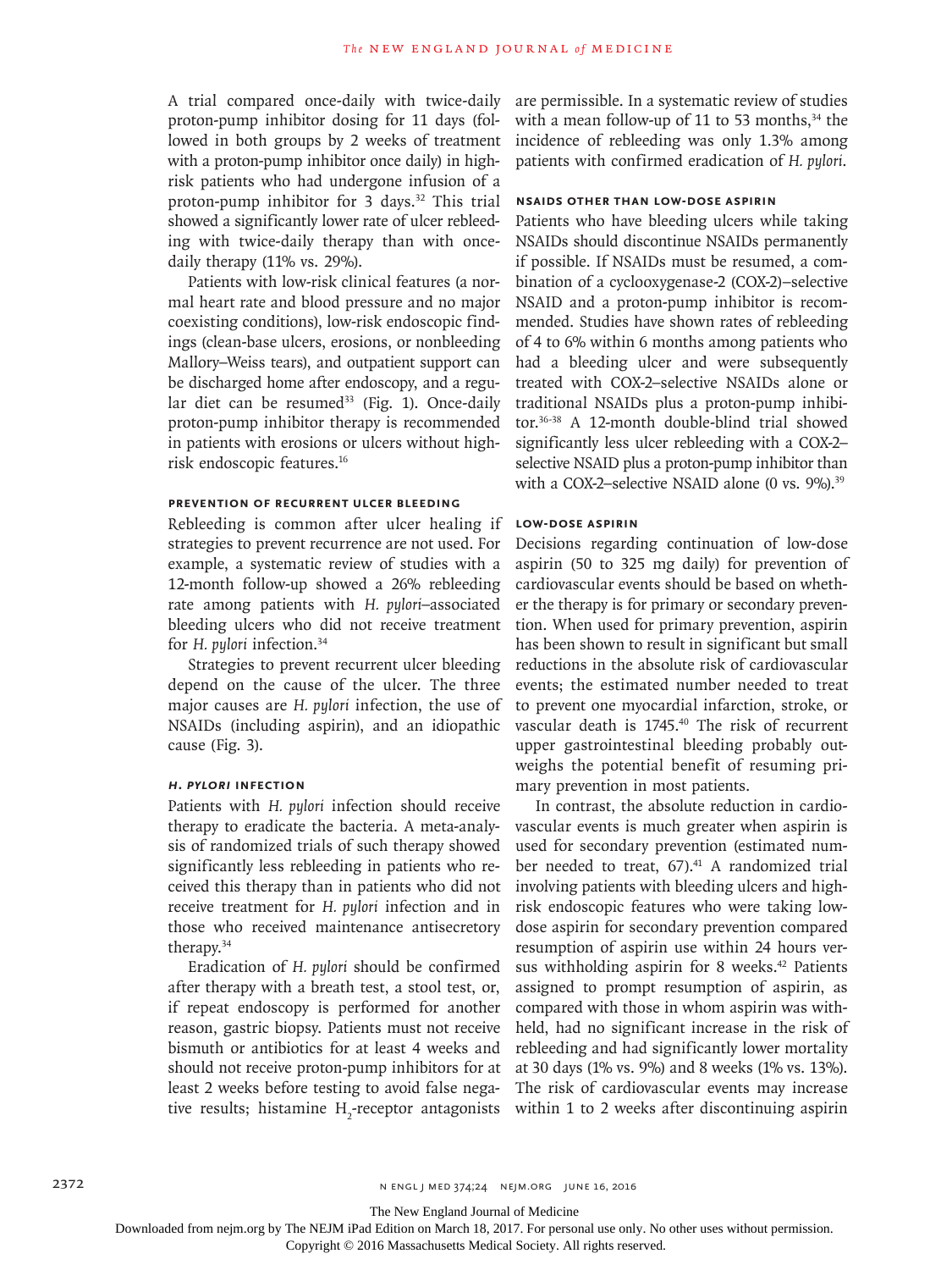#### Clinical Practice



(NSAIDs) require interventions for both causes. Two first-line therapies (both administered for 14 days) are recommended for *H. pylori* infection if local patterns of clarithromycin resistance or eradication rates with triple therapy are not known: bismuth-containing quadruple therapy and concomitant (non–bismuth-containing quadruple) therapy.<sup>35</sup> Bismuth-containing quadruple therapy is a PPI at a dose of 20 to 40 mg twice daily, bismuth (bismuth subsalicylate at a dose of 262 mg, 2 tablets four times a day; colloidal bismuth subcitrate at a dose of 120 mg, 2 tablets twice daily or 1 tablet four times a day; bismuth biskalcitrate at a dose of 140 mg, 3 tablets four times a day; or bismuth subcitrate potassium at a dose of 140 mg as part of combination tablets, 3 tablets four times a day), metronidazole at a dose of 500 mg three times a day or 400 mg four times a day, and tetracycline 500 mg four times a day. Concomitant (non–bismuth-containing quadruple) therapy is a PPI at a dose of 20 to 40 mg twice daily, amoxicillin at a dose of 1 g twice daily, clarithromycin at a dose of 500 mg twice daily, and metronidazole at a dose of 500 mg twice daily. Triple therapy (e.g., a PPI at a dose of 20 to 40 mg twice daily, amoxicillin 1 g twice daily, and clarithromycin at a dose of 500 mg twice daily, all administered for 14 days) should only be used in geographic areas where the prevalence of clarithromycin-resistant *H. pylori* is known to be less than 15% or the eradication rate is known to be greater than 85%.

used for secondary prevention<sup>43,44</sup>; thus, aspirin intestinal bleeding while taking low-dose aspishould be resumed 1 to 7 days after bleeding rin or an NSAID other than aspirin. Among pastops.8,11,45 Cotherapy with a proton-pump inhibitor also should be administered to reduce rebleeding.8,45,46

## **Combined** *H. pylori* **Infection and NSAID Use**

In patients who have received NSAIDs and who are found to have *H. pylori* infection, both eradication of *H. pylori* infection and discontinuation of NSAIDs are recommended. Randomized trials have compared outcomes of treatment for *H. pylori* infection with the use of a proton-pump inhibitor (omeprazole at a dose of 20 mg daily) in *H. pylori*–positive patients who had upper gastrotients who had bleeding while taking an NSAID and received naproxen after ulcer healing, rebleeding occurred by 6 months in 19% after treatment for *H. pylori* infection and in 4% of patients who received maintenance therapy with a proton-pump inhibitor.<sup>36</sup> In contrast, among patients who had bleeding while taking lowdose aspirin and resumed low-dose aspirin after ulcer healing, rebleeding occurred by 6 months in 2% and 1%, respectively; this suggests that eradication of *H. pylori* infection may reduce risk among patients who receive low-dose aspirin (although no placebo group was included).36

n engl j med 374;24 nejm.org June 16, 2016 2373

The New England Journal of Medicine

Downloaded from nejm.org by The NEJM iPad Edition on March 18, 2017. For personal use only. No other uses without permission.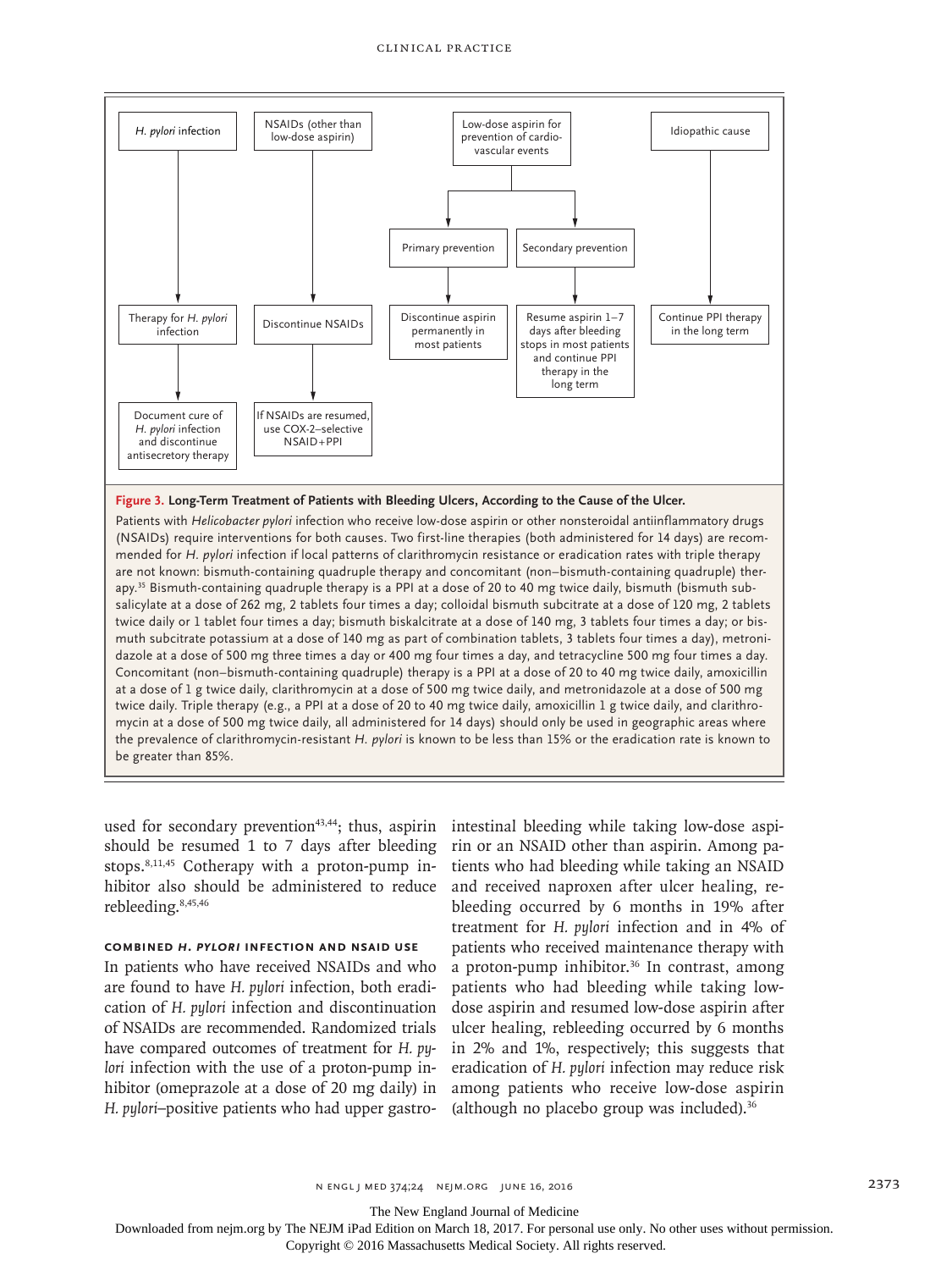However, treatment with a proton-pump inhibitor is still recommended if aspirin is continued. A 12-month randomized trial involving *H. pylori*– positive patients with ulcer complications who were receiving low-dose aspirin showed that even after eradication of *H. pylori* infection, ulcer rebleeding was significantly less frequent with a proton-pump inhibitor than with a placebo (2% vs. 15%).<sup>46</sup>

## **Idiopathic Ulcer**

An observational study<sup>47</sup> showed a 42% incidence of rebleeding at 7 years among patients who did not have *H. pylori* infection, use NSAIDs, or have another uncommon identified cause of an ulcer (e.g., the Zollinger–Ellison syndrome or neoplasm) and who did not receive gastroprotective therapy. Thus, these patients should continue to receive once-daily maintenance therapy with a proton-pump inhibitor.8,16

# Areas of Uncertainty

Data from studies of new endoscopic tools such as Doppler ultrasonography (to assess bleeding risk and the adequacy of endoscopic therapy) and application of powders or cryotherapy (for hemostasis) are insufficient to establish the role of these tools in clinical practice. The appropriate dosing of proton-pump inhibitors to treat ulcers in patients with high-risk findings requires further study. In addition, more data are needed to guide the choice between interventional radiologic and surgical treatment in patients in whom endoscopic therapy has failed. Observational studies show associations between proton-pump inhibitors and adverse outcomes (e.g., dementia, chronic kidney disease, cardiovascular events, fractures, pneumonia, and enteric infections).<sup>48-50</sup> The strengths of these associations are generally modest (odds ratios or hazard ratios <2 except for enteric infections), and it is not known whether they are causal.<sup>48-50</sup> In patients with a prior bleeding ulcer, the documented benefit of proton-pump inhibitors outweighs the small and uncertain risks.

### Guidelines

Guidelines for the management of upper gastrointestinal bleeding have been published by U.S. and international professional societies.<sup>8,11,15,17</sup> The recommendations in this article are generally concordant with these guidelines. Only the European Society of Gastrointestinal Endoscopy guideline, $11$  which was published after the metaanalysis comparing intermittent with continuous proton-pump inhibitors<sup>30</sup> became available, suggests consideration of intermittent rather than continuous proton-pump inhibitors for bleeding ulcers in patients with high-risk endoscopic findings.

## Conclusions a nd **RECOMMENDATIONS**

Ulcer bleeding is the most likely cause of upper gastrointestinal bleeding in the patient described in the vignette. Her aspirin use may have caused a new ulcer or may have induced bleeding from a preexisting lesion (e.g., an *H. pylori*–related ulcer).

I would initiate an intravenous normal saline infusion and recheck the patient's hemoglobin level after volume resuscitation. I would perform endoscopy the next morning, within 12 hours after presentation because of the patient's initial hypotension. If an ulcer is detected, I would perform endoscopic therapy for active bleeding or a nonbleeding visible vessel, perform biopsies of the gastric mucosa to detect *H. pylori*, initiate treatment with a proton-pump inhibitor, and discontinue aspirin given the patient's low cardiovascular risk. If *H. pylori* was not present, I would prescribe a proton-pump inhibitor for 6 to 8 weeks. If *H. pylori* was detected, I would prescribe therapy for *H. pylori* infection for 2 weeks, followed by 2 to 4 weeks of a proton-pump inhibitor. I would confirm eradication of the infection by retesting for *H. pylori* after switching the patient's treatment to a histamine  $H_2$ -receptor antagonist for 2 weeks. If *H. pylori* infection was eradicated (or was never present) and the patient agreed not to use aspirin and other NSAIDs, I would discontinue antisecretory medications.

Dr. Laine reports receiving fees for serving on data and safety monitoring boards from Bayer and Pharmaceutical Product Development (a contract research organization that oversaw trials sponsored by Eisai), and providing a review for a law firm representing Mylan in a patent-litigation case regarding formulation of a pill combining an NSAID and a proton-pump inhibitor. No other potential conflict of interest relevant to this article was reported.

Disclosure forms provided by the author are available with the full text of this article at NEJM.org.

The New England Journal of Medicine

Downloaded from nejm.org by The NEJM iPad Edition on March 18, 2017. For personal use only. No other uses without permission.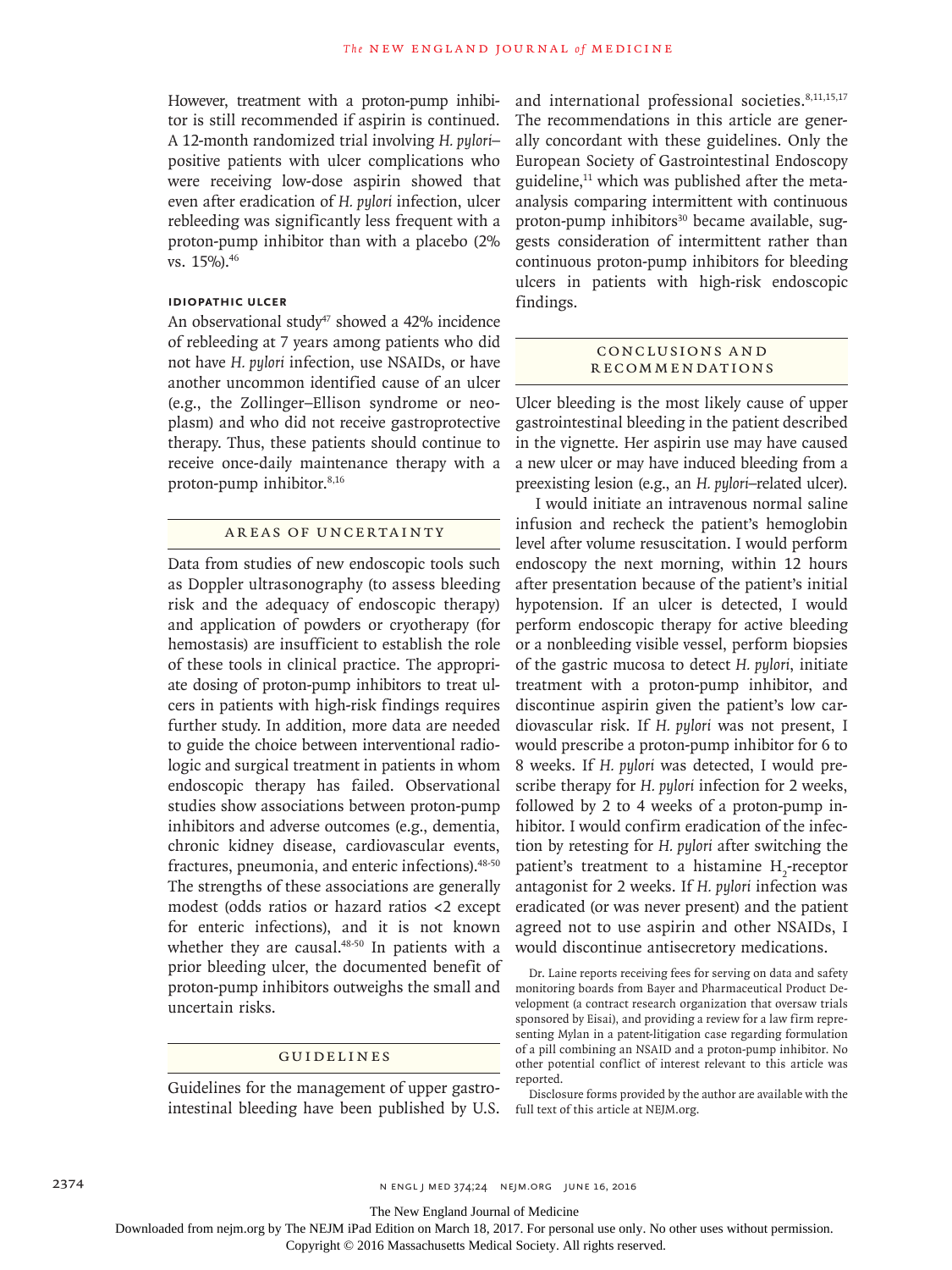#### **References**

**1.** Peery AF, Crockett SD, Barritt AS, et al. Burden of gastrointestinal, liver, and pancreatic diseases in the United States. Gastroenterology 2015;149(7):1731-1741.e3. **2.** Lanas A, García-Rodríguez LA, Polo-Tomás M, et al. Time trends and impact of upper and lower gastrointestinal bleeding and perforation in clinical practice. Am J Gastroenterol 2009;104:1633-41.

**3.** Abougergi MS, Travis AC, Saltzman JR. The in-hospital mortality rate for upper GI hemorrhage has decreased over 2 decades in the United States: a nationwide analysis. Gastrointest Endosc 2015; 81(4):882-888.e1.

**4.** Laine L, Yang H, Chang SC, Datto C. Trends for incidence of hospitalization and death due to GI complications in the United States from 2001 to 2009. Am J Gastroenterol 2012;107:1190-5.

**5.** Hearnshaw SA, Logan RFA, Lowe D, Travis SPL, Murphy MF, Palmer KR. Acute upper gastrointestinal bleeding in the UK: patient characteristics, diagnoses and outcomes in the 2007 UK audit. Gut 2011;60: 1327-35.

**6.** Nahon S, Hagège H, Latrive JP, et al. Epidemiological and prognostic factors involved in upper gastrointestinal bleeding: results of a French prospective multicenter study. Endoscopy 2012;44:998-1008. **7.** Rockall TA, Logan RF, Devlin HB, Northfield TC. Risk assessment after acute

upper gastrointestinal haemorrhage. Gut 1996;38:316-21. **8.** Laine L, Jensen DM. Management of

patients with ulcer bleeding. Am J Gastroenterol 2012;107:345-60.

**9.** Stanley AJ, Ashley D, Dalton HR, et al. Outpatient management of patients with low-risk upper-gastrointestinal haemorrhage: multicentre validation and prospective evaluation. Lancet 2009;373: 42-7.

**10.** Laursen SB, Dalton HR, Murray IA, et al. Performance of new thresholds of the Glasgow Blatchford score in managing patients with upper gastrointestinal bleeding. Clin Gastroenterol Hepatol 2015; 13(1):115-121.e2.

**11.** Gralnek IM, Dumonceau JM, Kuipers EJ, et al. Diagnosis and management of nonvariceal upper gastrointestinal hemorrhage: European Society of Gastrointestinal Endoscopy (ESGE) Guideline. Endoscopy 2015;47(10):a1-46.

**12.** Villanueva C, Colomo A, Bosch A, et al. Transfusion strategies for acute upper gastrointestinal bleeding. N Engl J Med 2013;368:11-21.

**13.** Carson JL, Grossman BJ, Kleinman S, et al. Red blood cell transfusion: a clinical practice guideline from the AABB. Ann Intern Med 2012;157:49-58.

**14.** Sreedharan A, Martin J, Leontiadis GI, et al. Proton pump inhibitor treatment initiated prior to endoscopic diagnosis in upper gastrointestinal bleeding. Cochrane Database Syst Rev 2010;7:CD005415.

**15.** Hwang JH, Fisher DA, Ben-Menachem T, et al. The role of endoscopy in the management of acute non-variceal upper GI bleeding. Gastrointest Endosc 2012;75: 1132-8.

**16.** Barkun AN, Bardou M, Kuipers EJ, et al. International consensus recommendations on the management of patients with nonvariceal upper gastrointestinal bleeding. Ann Intern Med 2010;152:101-13.

**17.** National Institute for Health and Clinical Excellence. Acute upper gastrointestinal bleeding: management. London: National Clinical Guideline Centre at the Royal College of Physicians, 2012.

**18.** Bai Y, Guo JF, Li ZS. Meta-analysis: erythromycin before endoscopy for acute upper gastrointestinal bleeding. Aliment Pharmacol Ther 2011;34:166-71.

**19.** Cooper GS, Chak A, Connors AF Jr, Harper DL, Rosenthal GE. The effectiveness of early endoscopy for upper gastrointestinal hemorrhage: a community-based analysis. Med Care 1998;36:462-74.

**20.** Wysocki JD, Srivastav S, Winstead NS. A nationwide analysis of risk factors for mortality and time to endoscopy in upper gastrointestinal haemorrhage. Aliment Pharmacol Ther 2012;36:30-6.

**21.** Lee JG, Turnipseed S, Romano PS, et al. Endoscopy-based triage significantly reduces hospitalization rates and costs of treating upper GI bleeding: a randomized controlled trial. Gastrointest Endosc 1999; 50:755-61.

**22.** Bjorkman DJ, Zaman A, Fennerty MB, Lieberman D, Disario JA, Guest-Warnick G. Urgent vs. elective endoscopy for acute non-variceal upper-GI bleeding: an effectiveness study. Gastrointest Endosc 2004; 60:1-8.

**23.** Lim LG, Ho KY, Chan YH, et al. Urgent endoscopy is associated with lower mortality in high-risk but not low-risk nonvariceal upper gastrointestinal bleeding. Endoscopy 2011;43:300-6.

**24.** Lin HJ, Wang K, Perng CL, et al. Early or delayed endoscopy for patients with peptic ulcer bleeding: a prospective randomized study. J Clin Gastroenterol 1996; 22:267-71.

**25.** Laine L, Peterson WL. Bleeding peptic ulcer. N Engl J Med 1994;331:717-27.

**26.** Laine L, McQuaid KR. Endoscopic therapy for bleeding ulcers: an evidencebased approach based on meta-analyses of randomized controlled trials. Clin Gastroenterol Hepatol 2009;7:33-47.

**27.** Enestvedt BK, Gralnek IM, Mattek N, Lieberman DA, Eisen G. An evaluation of endoscopic indications and findings related to nonvariceal upper-GI hemorrhage in a large multicenter consortium. Gastrointest Endosc 2008;67:422-9.

**28.** Lau JYW, Sung JJY, Lam Y, et al. Endo-

scopic retreatment compared with surgery in patients with recurrent bleeding after initial endoscopic control of bleeding ulcers. N Engl J Med 1999;340:751-6. **29.** Gisbert JP, Abraira V. Accuracy of Helicobacter pylori diagnostic tests in patients with bleeding peptic ulcer: a systematic review and meta-analysis. Am J Gastroenterol 2006;101:848-63.

**30.** Sachar H, Vaidya K, Laine L. Intermittent vs continuous proton pump inhibitor therapy for high-risk bleeding ulcers: a systematic review and meta-analysis. JAMA Intern Med 2014;174:1755-62.

**31.** El Ouali S, Barkun A, Martel M, Maggio D. Timing of rebleeding in high-risk peptic ulcer bleeding after successful hemostasis: a systematic review. Can J Gastroenterol Hepatol 2014;28:543-8.

**32.** Cheng HC, Wu CT, Chang WL, Cheng WC, Chen WY, Sheu BS. Double oral esomeprazole after a 3-day intravenous esomeprazole infusion reduces recurrent peptic ulcer bleeding in high-risk patients: a randomised controlled study. Gut 2014;63:1864-72.

**33.** Laine L, Cohen H, Brodhead J, Cantor D, Garcia F, Mosquera M. Prospective evaluation of immediate versus delayed refeeding and prognostic value of endoscopy in patients with upper gastrointestinal hemorrhage. Gastroenterology 1992;102:314-6. **34.** Gisbert JP, Khorrami S, Carballo F, Calvet X, Gene E, Dominguez-Muñoz E. Meta-analysis: Helicobacter pylori eradication therapy vs. antisecretory non-eradication therapy for the prevention of recurrent bleeding from peptic ulcer. Aliment Pharmacol Ther 2004;19:617-29.

**35.** Fallone CA, Chiba N, van Zanten SV, et al. The Toronto consensus for the treatment of Helicobacter pylori infection in adults. Gastroenterology 2016 April 18 (Epub ahead of print).

**36.** Chan FKL, Chung SCS, Suen BY, et al. Preventing recurrent upper gastrointestinal bleeding in patients with *Helicobacter pylori* infection who are taking low-dose aspirin or naproxen. N Engl J Med 2001; 344:967-73.

**37.** Chan FKL, Hung LCT, Suen BY, et al. Celecoxib versus diclofenac and omeprazole in reducing the risk of recurrent ulcer bleeding in patients with arthritis. N Engl J Med 2002;347:2104-10.

**38.** Lai KC, Chu KM, Hui WM, et al. Celecoxib compared with lansoprazole and naproxen to prevent gastrointestinal ulcer complications. Am J Med 2005;118:1271-8. **39.** Chan FK, Wong VW, Suen BY, et al. Combination of a cyclo-oxygenase-2 inhibitor and a proton-pump inhibitor for prevention of recurrent ulcer bleeding in patients at very high risk: a double-blind, randomised trial. Lancet 2007;369:1621-6. **40.** Berger JS, Lala A, Krantz MJ, Baker GS, Hiatt WR. Aspirin for the prevention

The New England Journal of Medicine

Downloaded from nejm.org by The NEJM iPad Edition on March 18, 2017. For personal use only. No other uses without permission.